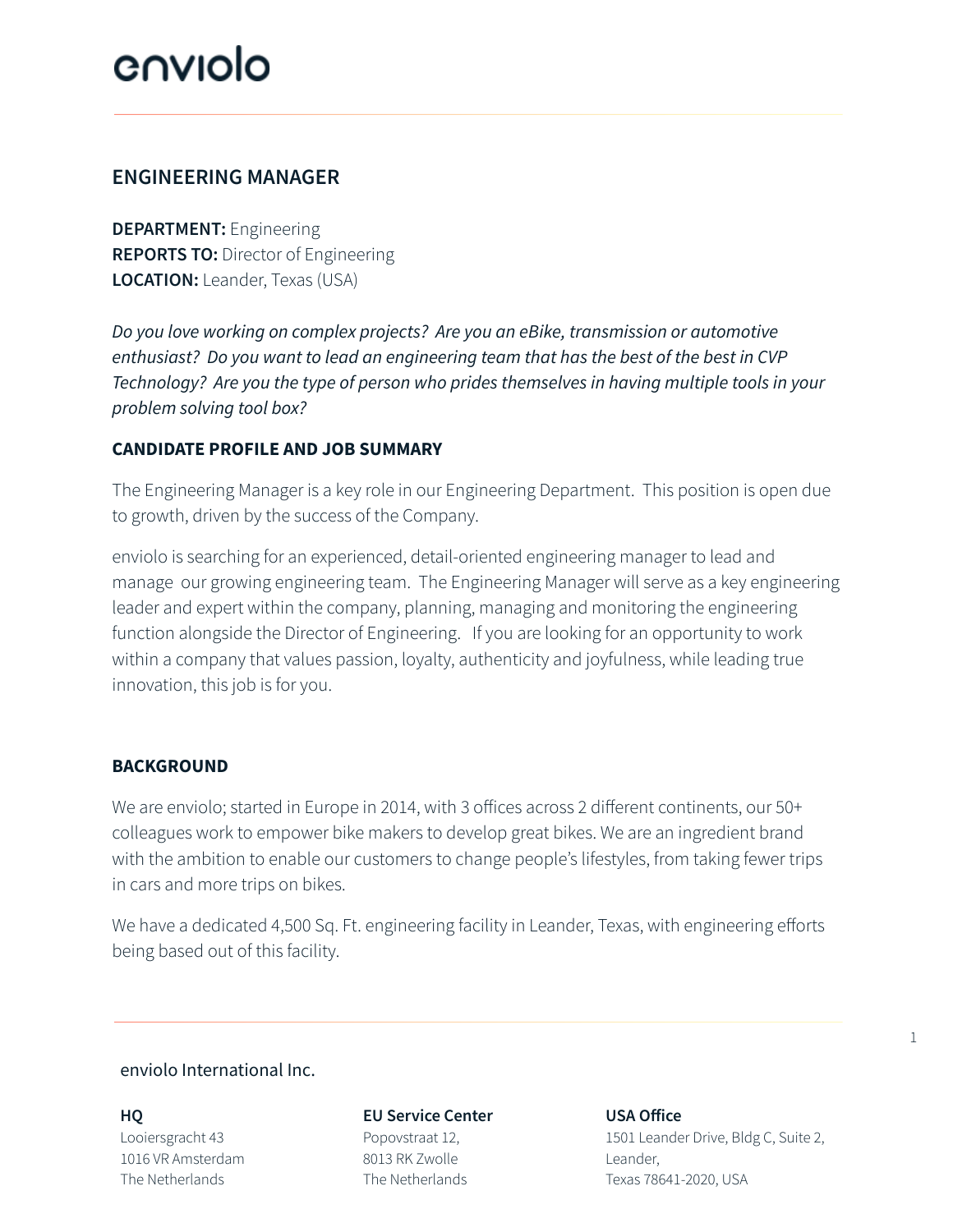## **KEY RESPONSIBILITIES & TASKS**

- Engineering Manager will play a critical role in building and directing an engineering team, leading and driving the team to accomplish engineering design and development goals within the organization. You will be responsible for improving throughput and on time delivery.
	- You will play a key role in building a great team and then growing and developing that team.
	- Another key priority will be automating functions of the R&D and sustaining engineering processes.
		- This may include analyzing technology and resource needs, based on demand, to plan and assess the feasibility of current and future projects.
- You will manage a cross functional team, directly and indirectly guiding the activities of engineering staff from multiple disciplines.
	- This will include establishing goals and making detailed timelines for the team, managing and directing current and future projects.
- Engineering Manager will oversee the ECN/ECR and engineering ISO processes, directing, reviewing and approving product designs as well as changes.
- You will work hands on with the Chief Engineers in analyzing and solving complex engineering-related issues.
- You are a technical expert, responsible for spearheading various research and development initiatives, identifying with the Chief Engineers opportunities for innovation or improvement.
	- We will look to you to help be a champion of the opportunities within micro mobility products and components.

### enviolo International Inc.

#### **HQ**

Looiersgracht 43 1016 VR Amsterdam The Netherlands

#### **EU Service Center**

Popovstraat 12, 8013 RK Zwolle The Netherlands

#### **USA Office**

1501 Leander Drive, Bldg C, Suite 2, Leander, Texas 78641-2020, USA